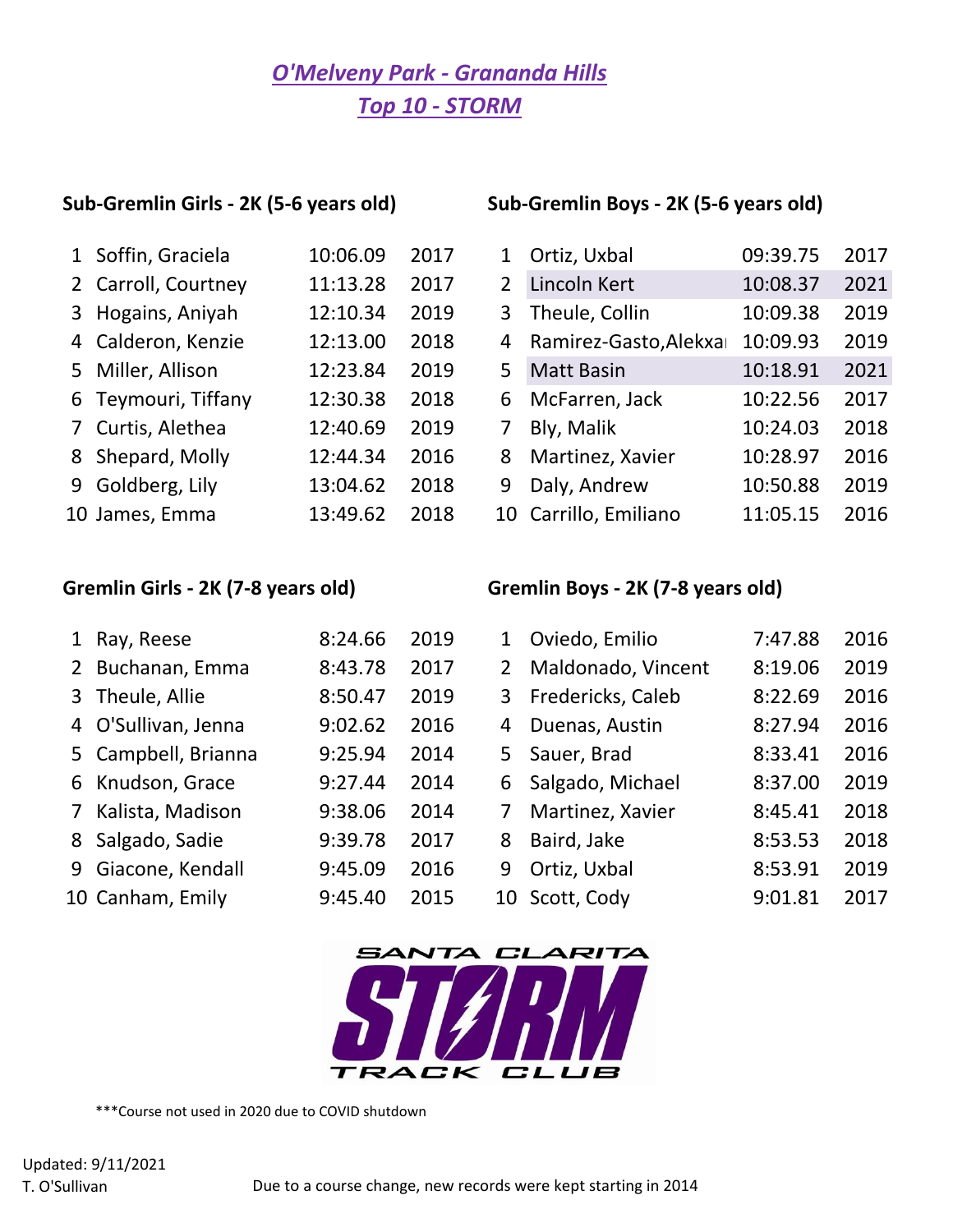# *O'Melveny Park - Granada Hills Top 10 - STORM*

| $\mathbf{1}$ | <b>Reese Ray</b>         | 12:07.28 | 2021 |
|--------------|--------------------------|----------|------|
|              | 2 Grossman, Kamryn       | 12:36.66 | 2015 |
|              | 3 O'Sullivan, Jenna      | 13:08.66 | 2018 |
|              | 4 Avila, Kelly           | 13:27.03 | 2015 |
|              | 5 Buchanan, Emma         | 13:29.47 | 2018 |
|              | 6 Giem, Allison          | 13:41.56 | 2017 |
| $7^{\circ}$  | Dang, Melinda            | 13:45.81 | 2015 |
|              | 8 Shields, Amara         | 13:45.81 | 2016 |
|              | 9 Macaluso, Sienna       | 13:51.50 | 2017 |
|              | 10 Graves-Hogains, Alava | 13:53.72 | 2019 |

## **Midget Girls - 3K (11-12 years old) Midget Boys - 3K (11-12 years old)**

### **Bantam Girls - 3K (9-10 years old) Bantam Boys - 3K (9-10 years old)**

| 1 <sup>1</sup> | Reese Ray                | 12:07.28 | 2021 | 1 Oviedo, Emilio   | 11:26.94 | 2018 |
|----------------|--------------------------|----------|------|--------------------|----------|------|
|                | 2 Grossman, Kamryn       | 12:36.66 | 2015 | 2 Halvorsen, Tyler | 11:52.75 | 2018 |
|                | 3 O'Sullivan, Jenna      | 13:08.66 | 2018 | 3 Duenas, Austin   | 11:53.37 | 2018 |
|                | 4 Avila, Kelly           | 13:27.03 | 2015 | 4 Bingham, Baylin  | 12:25.12 | 2016 |
|                | 5 Buchanan, Emma         | 13:29.47 | 2018 | 5 Finegan, Gavin   | 12:25.91 | 2019 |
|                | 6 Giem, Allison          | 13:41.56 | 2017 | 6 Hunten, Alazar   | 12:30.09 | 2016 |
|                | 7 Dang, Melinda          | 13:45.81 | 2015 | 7 Lusk, Brody      | 12:43.34 | 2015 |
|                | 8 Shields, Amara         | 13:45.81 | 2016 | 8 Macias, Martin   | 12:58.97 | 2017 |
|                | 9 Macaluso, Sienna       | 13:51.50 | 2017 | 9 Young, Grant     | 13:07.78 | 2016 |
|                | 10 Graves-Hogains, Alaya | 13:53.72 | 2019 | 10 Bencun, Raphael | 13:11.38 | 2019 |

| 1 Duarte, Isabella    | 11:36.69 | 2015 | $\mathbf{1}$ | Buchanan, Ayden     | 10:52.97 | 2018 |
|-----------------------|----------|------|--------------|---------------------|----------|------|
| 2 Grossman, Kamryn    | 11:49.06 | 2016 | $2^{\circ}$  | Martinez, Hector    | 11:04.28 | 2016 |
| 3 Pasley, Myla        | 12:00.03 | 2019 | 3            | Halvorsen, Tyler    | 11:07.56 | 2019 |
| 4 Berretta, Kaela     | 12:02.91 | 2014 | 4            | Gallardo, Blake     | 11:34.84 | 2014 |
| 5 Washington, Hayden  | 12:19.81 | 2016 |              | 5 Wadkins, Rylan    | 11:38.62 | 2014 |
| 6 Toon, Jordyn        | 12:25.38 | 2016 |              | 6 Serrano, Nicholas | 11:48.15 | 2015 |
| 7 Fredericks, Hannah  | 12:38.06 | 2015 | 7            | Hunten, Alazar      | 11:57.94 | 2018 |
| 8 Campbell, Brianna   | 12:43.15 | 2018 | 8            | Oviedo, Emilio      | 12:00.94 | 2019 |
| 9 Spaulding, Samantha | 12:44.18 | 2018 | 9            | Osmond, Timothy     | 12:07.15 | 2019 |
| 10 Avila, Kelly       | 12:50.12 | 2016 |              | 10 Duenas, Austin   | 12:08.09 | 2019 |
|                       |          |      |              |                     |          |      |



\*\*\*Course not used in 2020 due to COVID shutdown